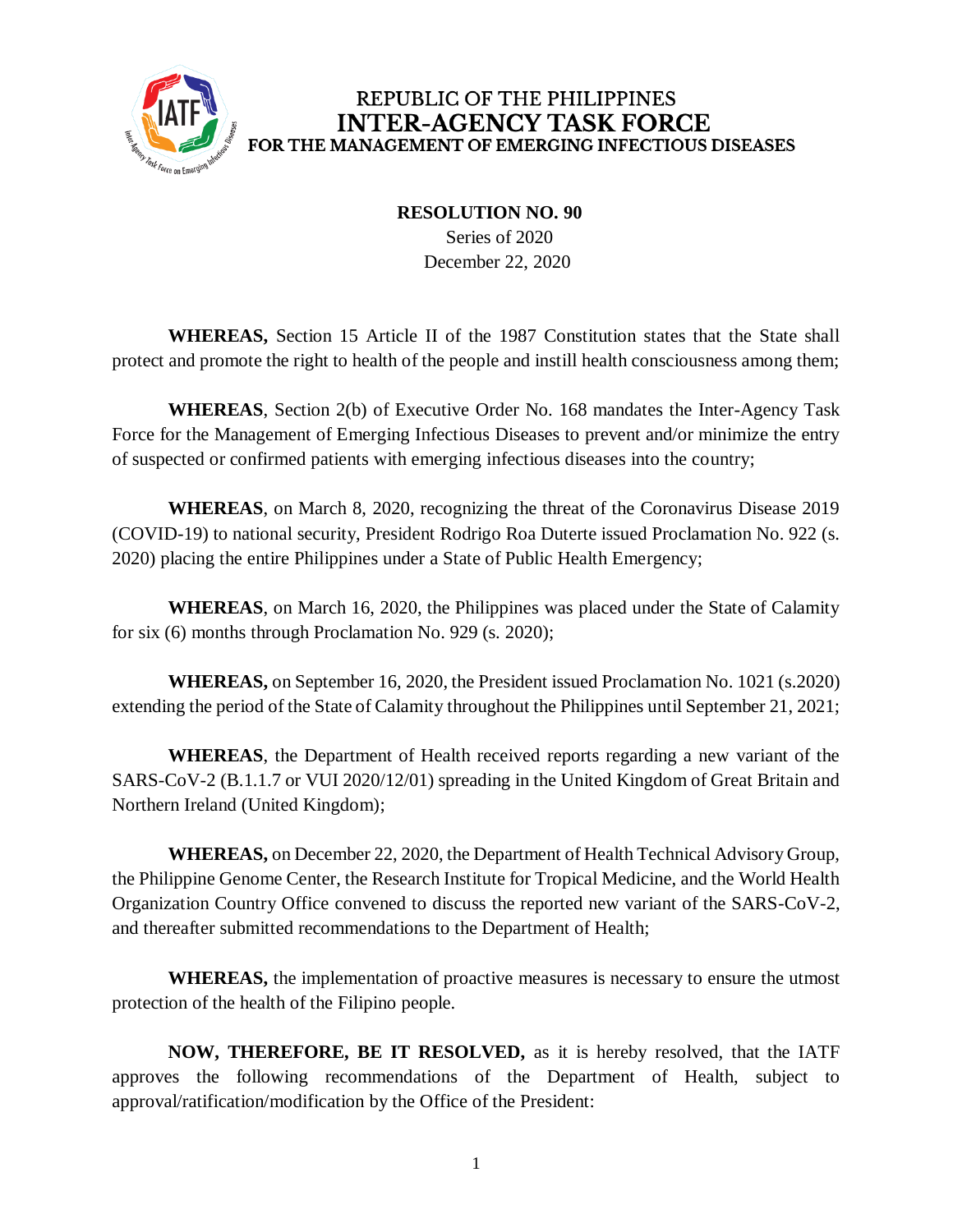

- A. All flights from the United Kingdom shall be temporarily suspended until December 31, 2020. Effective 0001H of December 24, 2020, Manila Time, until December 31, 2020, all passengers who have been in the United Kingdom within 14 days immediately preceding arrival to the Philippines, including those merely transiting the same, are likewise temporarily restricted from entering the Philippines for the same period.
- B. Effective immediately, passengers already in transit from the United Kingdom and all those who have been to the same within 14 days immediately preceding arrival to the Philippines, who arrive before 0001H of December 24, 2020, shall not be subject to the above restriction from entry, but shall nevertheless be required to undergo stricter quarantine and testing protocols i.e. the observation of an absolute fourteenday quarantine period which shall be at the Athlete's Village in the New Clark City notwithstanding a negative Reverse Transcription - Polymerase Chain Reaction (RT-PCR) result.
- C. Outbound travel to the United Kingdom shall be subject to the existing exit protocols of the Philippines as well as those of the United Kingdom.

**RESOLVED FURTHER,** that the Chairperson and the Co-Chairperson shall be duly authorized to sign this Resolution for and on behalf of the Inter-Agency Task Force.

**APPROVED** during the 90th Inter-Agency Task Force Meeting, as reflected in the minutes of the meeting, held this 22nd of December 2020 *via* video conference.

**FRANCISCO T. DUOUE III** 

Secretary, Department of Health **IATF Chairperson** 

**KARLO ALEXEI B. NOGRALES** Secretary, Office of the Cabinet Secretary **IATF Co-Chairperson**